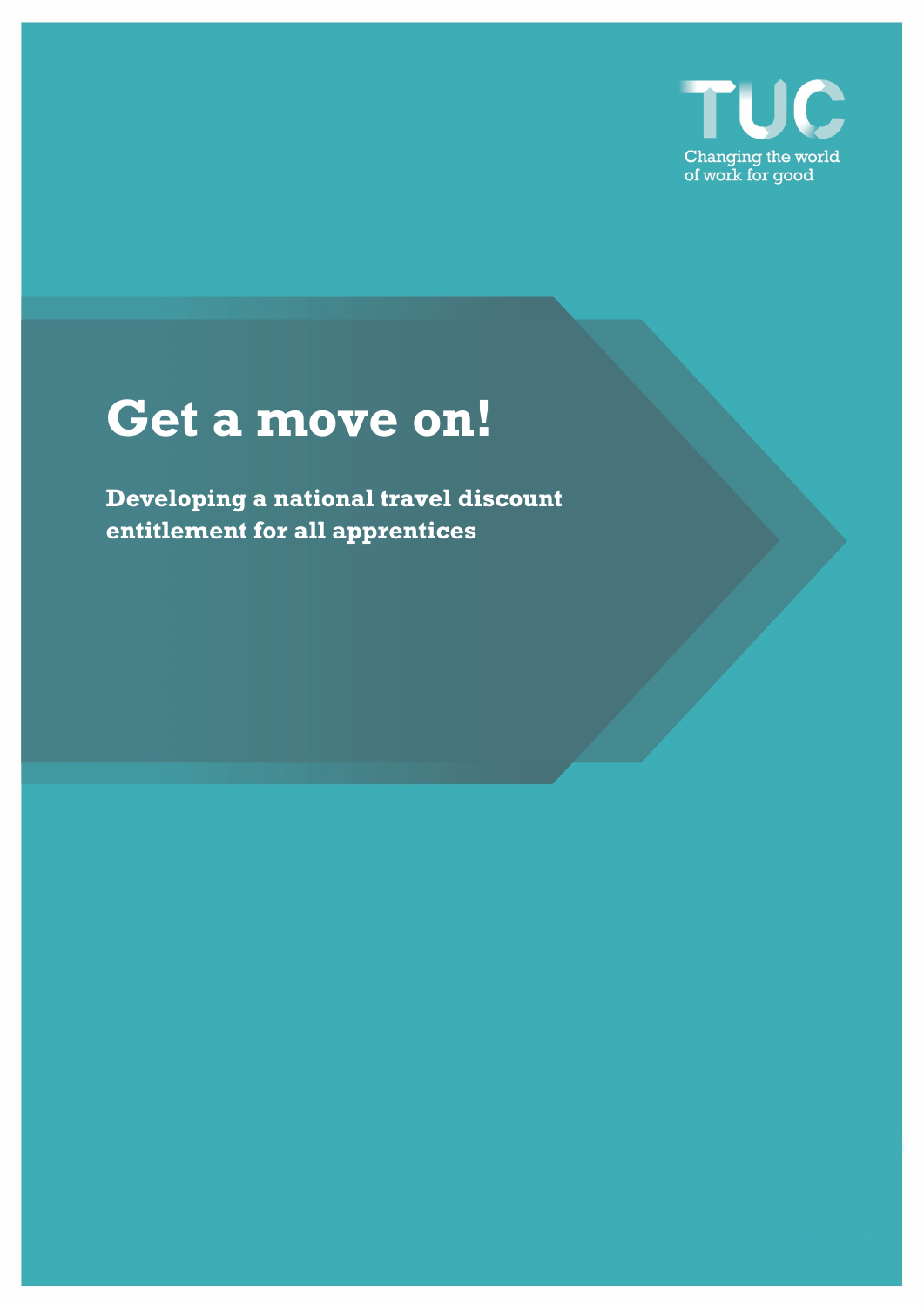## **Introduction**

Two years ago the government committed to "introduce significantly discounted bus and train travel for apprentices to ensure that no young person is deterred from an apprenticeship due to travel costs." Two years down the line we appear no closer to achievement of this policy objective. And this is in spite of a growing body of research findings showing that too many apprentices are caught in a poverty trap that is both limiting take-up of this vocational route and leading to high drop-out rates. It is astounding that, in this day and age, 40 per cent of apprentices say that they are spending more money on undertaking an apprenticeship programme – especially significant outlays for extras such as travel and childcare – than they get paid.

The TUC welcomed the government's original commitment to reduce transport costs for all apprentices and the lack of progress on this is hugely disappointing. As we highlight in section 2 of this report, this feeling is shared by the House of Commons Education Select Committee who have repeatedly questioned government ministers on this matter. The latest response from government does not inspire confidence about rapid progress in the near future, with indications that funding for the policy now needs to be found, and committed to, in the next Spending Review.

In recent years the TUC and many other stakeholders have provided ample evidence to the government of the low income levels of many apprentices and how the operation and structure of the National Minimum Wage is a major driver behind this. Section 3 of our report looks into the broader research findings about the apprenticeship poverty trap and provides more detail about campaigns and research specifically relating to the impact of transport costs.

The lack of political will in Westminster to deliver on discounted travel for apprentices is contrasted by a range of innovative approaches that are being developed through devolved arrangements in England. For example, Liverpool City Region has recently committed to give all apprentices aged 16-24 in the region an entitlement to half price bus and train travel and these discounts are hailed to save apprentices up to £420 on bus fares and up to £680 on train fares annually. In Greater London apprentices aged 16-17 get completely free bus travel and 50 per cent off rail and tube fares and apprentices aged 18-24 get a 30 per cent discount in the first year of their apprenticeship. Greater Manchester will shortly be introducing a new scheme giving completely free bus travel to all young people aged 16-18 offering annual savings in excess of £500 and this combined authority also provides a range of travel discounts to apprentices, including access to free refurbished bikes. Section 4 of the report looks at local and regional schemes that are currently operating and identifies a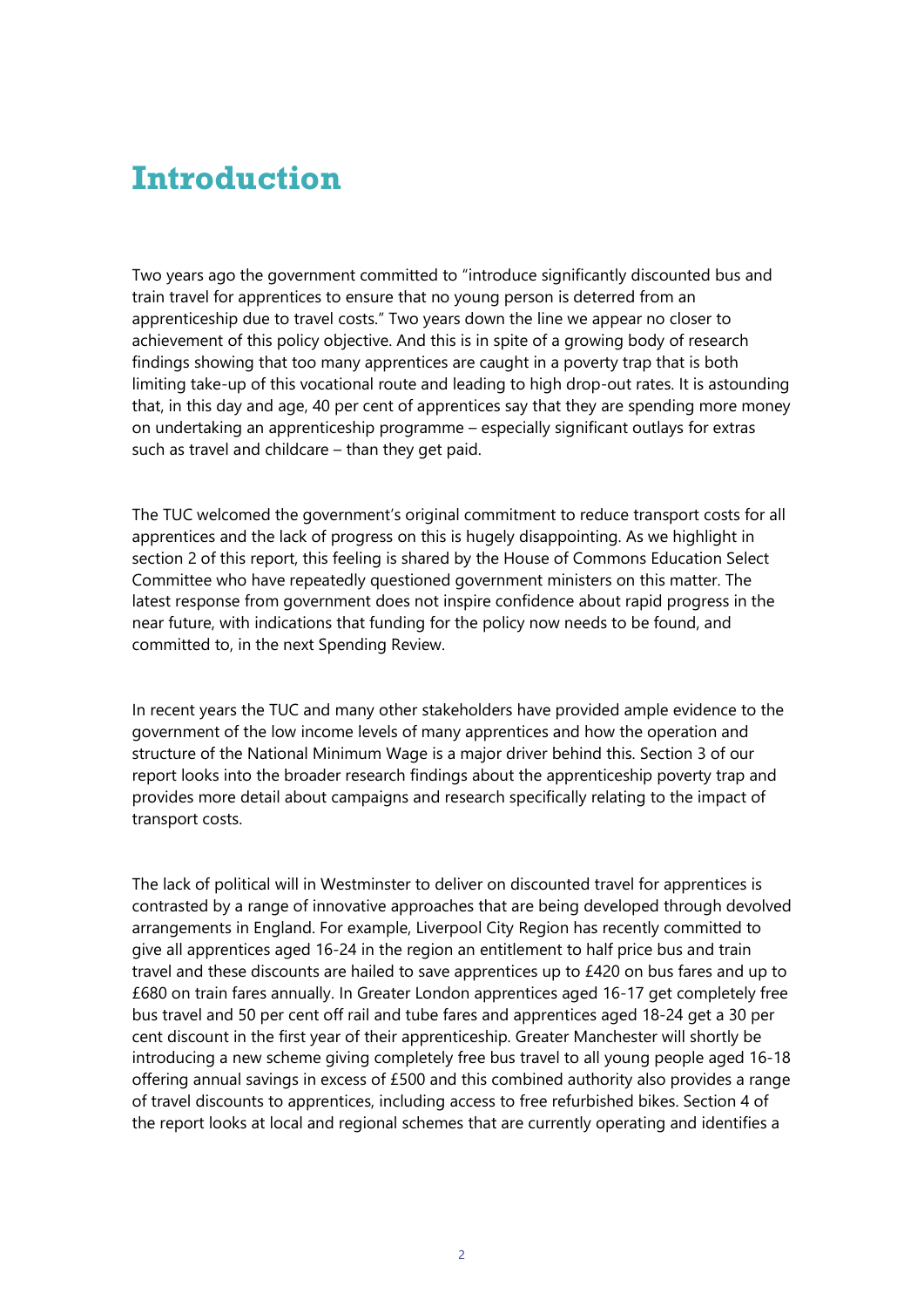number of best practice options that could be drawn on by government to develop a national entitlement.

However, the main recommendation in this report relates to political will and the need for government to simply get a move on and deliver on their policy commitment. Until that happens too many of our young people, and especially those facing the greatest levels of disadvantage, will continue to be locked out of the apprenticeship programme and the prospect of developing sustainable employment and a decent career.

### **The government's policy commitment**

#### **The case for change**

Transport costs comprise a major expense for apprentices and this is an increasingly significant factor driving the poverty trap that too many young people are caught up in. The above-inflation increases in public transport fares in recent years have, of course, made matters worse. For many individuals earning the apprenticeship minimum wage – currently £3.90 an hour[1](#page-2-0) – the commute to their place of work accounts for a huge proportion of their weekly earnings. However, many apprentices paid above the apprenticeship minimum wage are still on very low pay rates and transport costs are therefore a significant barrier for the majority of young people on this training route.

Many young people facing financial pressures, of which transport costs are a major part, simply end up dropping out of their apprenticeship altogether. Some will never take up the offer of an apprenticeship because they recognise that the financial challenges in rural areas often compounded by lack of public transport make it an impossibility in their circumstances. As a result, we have a vicious circle of many young disadvantaged people ending locked out of labour market before their career has started because day-to-day expenses prevent them starting, or completing, an apprenticeship programme.

There are some parts of the country where local authorities are bucking the trend by supporting decent travel schemes for apprentices, including discounts that are in line with what is generally offered to FE and HE students in the local area. For instance, there is some limited support in Scotland for apprentice travel cost in the form of Young Scot Card offers discounts for 16-18-year-olds and in Wales mytravelpass provides bus discounts to all 16- 21-year-olds. This report highlights good examples of such schemes but the reality is that

<span id="page-2-0"></span> $1$  £3.90 apprentice minimum wage rate applies to apprentices under 19 and all ages in their first year of apprenticeship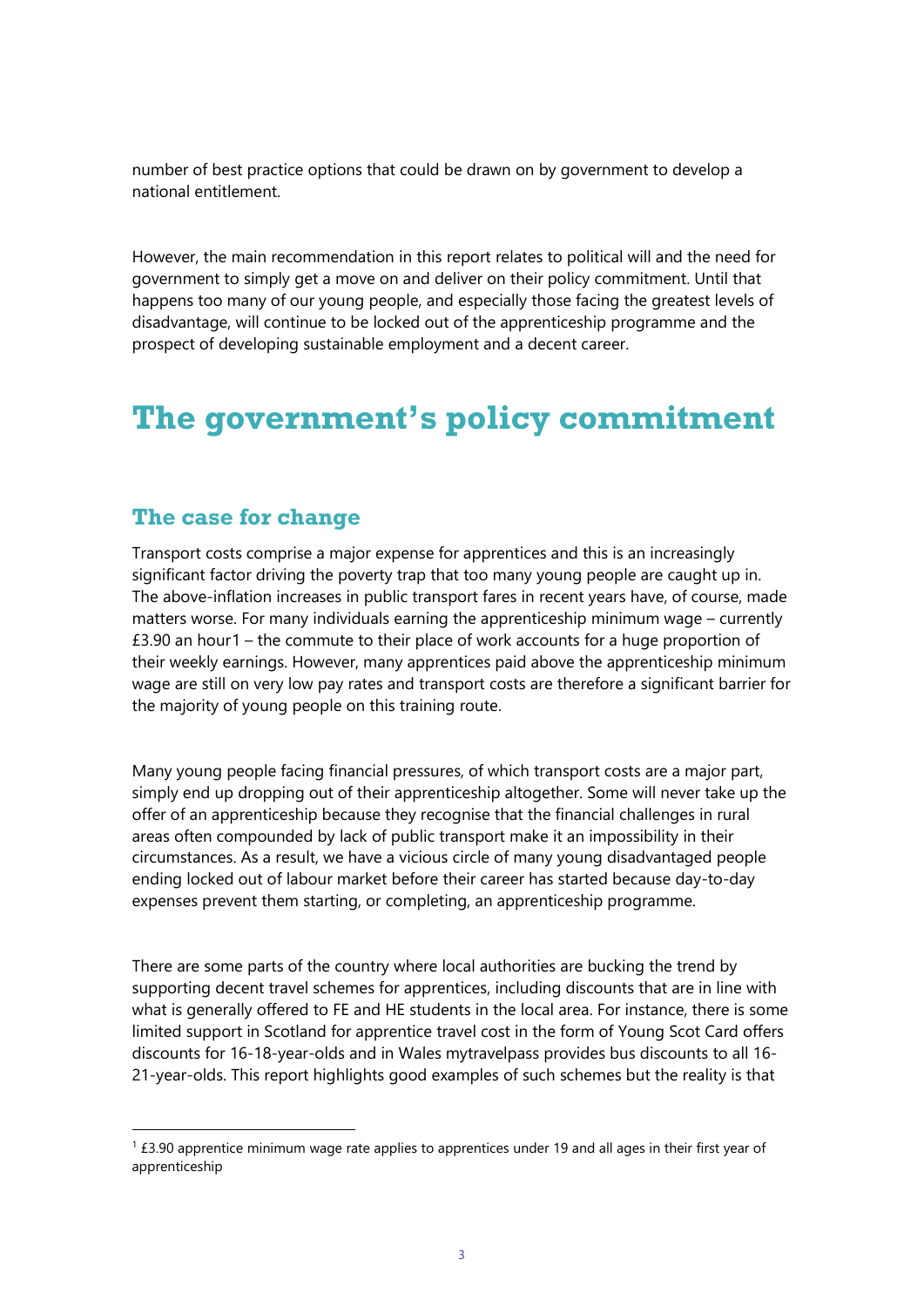they are few and far between and in many areas apprentices get little or no assistance with their travel costs.

The government has recognised that this is a major barrier for apprentices and that the patchy nature of support is inequitable. Two years ago it committed to address this by putting in place arrangements to enable all apprentices to access travel discounts so that they would not be deterred from taking up, or completing, an apprenticeship. As we highlight below, we appear no closer to attainment of this policy objective than we were two years ago and the government simply needs to get a move on and deliver on this.

In subsequent sections of this report we look at a range of research findings demonstrating the degree to which transport costs are one of the major barriers facing apprentices, especially those facing disadvantage on a number of other fronts. We then highlight some innovative travel discount schemes for apprentices that are in existence and how government should draw on them to establish a new national entitlement. Finally, the report includes a number of recommendations about the principles that should govern a new national travel discount entitlement that would genuinely deliver on the government's policy commitment.

#### **The policy commitment**

In its manifesto for the 2017 election the Conservative Party made the following commitment: "We will introduce significantly discounted bus and train travel for apprentices to ensure that no young person is deterred from an apprenticeship due to travel costs." Subsequently this was adopted as a government policy objective by the government. Nearly two years later there is little progress towards a national entitlement to discounted bus and train travel for apprentices. What progress there has been is largely due to a number of initiatives developed by local authorities and transport authorities, including some schemes introduced by Combined Authorities. Some of the more innovative approaches are highlighted in section 4 of this report.

The House of Commons Education Select Committee has repeatedly called on the government to meet its commitment on discounted travel for apprentices. Last autumn it included the following recommendation in a major report[2](#page-3-0) based on an inquiry held by the committee into apprenticeships: "The Government must stop dragging its feet over apprentice transport costs. It must set out how it plans to reduce apprentice travel costs, in a way which works for all regions and areas, in its response to our report, if not sooner."

In this same report the Committee said: "We have asked ministers on five separate occasions when the policy will be implemented. We have been told time and again that

<span id="page-3-0"></span> $<sup>2</sup>$  House of Commons Education Select Committee (2018) The Apprenticeships Ladder of Opportunity:</sup> quality not quantity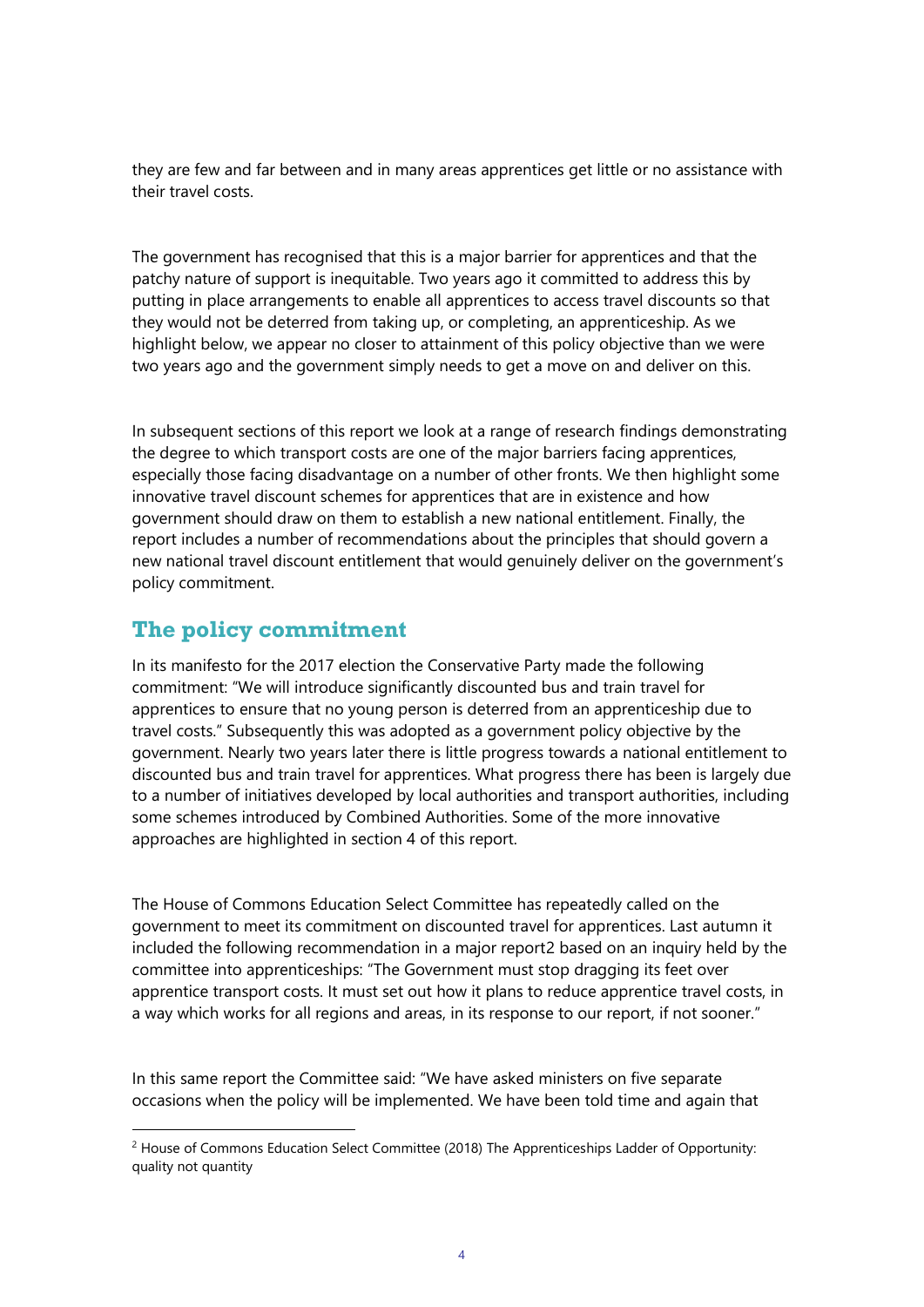discussions are ongoing. This is simply not good enough. The Government's continued inaction is preventing the young and disadvantaged from taking the opportunities that would otherwise be open to them."

In its respons[e3](#page-4-0) to the Select Committee's report, the government stated that it would "write to the Committee in the coming weeks, including setting out the findings of bus research commissioned to inform its policy response to this challenge." The government also highlighted the following points:

- "Although there are no national concessionary schemes providing discounted travel for apprentices, there are some targeted schemes offered by local authorities, individual train or bus operators, and the National Union of Students. We also provide additional payments to employers and training apprentices who are young or from disadvantaged backgrounds. This funding can be used to support apprentices with travel costs where that is what's needed most."
- "We are encouraged to see that Mayoral Combined Authorities (MCAs) are already using newly devolved powers to meet the needs of apprentices in their area. In Liverpool, for example, the MCA have rolled out a scheme providing half-price travel to apprentices aged 19 to 24, on the same terms as the discount for 16 to 18-year-olds in full-time education, across all bus operators in the Liverpool City Region."
- "We recognise that more can be done to remove the barriers to young people taking up apprenticeship opportunities, but further discounts will require additional funding. The Departments for Transport and Education will continue to work together to support discounted travel for apprentices, including through existing apprenticeship funding mechanisms, but given the additional cost to the taxpayer, the focus of this work will now turn to preparing proposals for consideration at the forthcoming spending review."

When the Secretary of State was subsequently interviewed by the Committee on 16 January of this year he said<sup>[4](#page-4-1)</sup>: "When we last corresponded before Christmas we were going to come back to you on the Department for Transport research project on buses, and we are not quite ready to do that yet but we will." The Minister did raise progress in some related areas, including the announcement that government is to launch a new 16 to 17 railcard this September allowing this age group to buy train ticket at child prices, which are 50 per cent of adult fares, and apprentices aged 16-17 will be able to benefit from this. The Secretary of State also referred to the one-off £1,000 payment that is awarded to employers

<span id="page-4-1"></span><sup>4</sup> Oral evidence to Education Select Committee, 16 January 2019, available at: [http://data.parliament.uk/writtenevidence/committeeevidence.svc/evidencedocument/education](http://data.parliament.uk/writtenevidence/committeeevidence.svc/evidencedocument/education-committee/accountability-hearings/oral/95188.pdf)[committee/accountability-hearings/oral/95188.pdf](http://data.parliament.uk/writtenevidence/committeeevidence.svc/evidencedocument/education-committee/accountability-hearings/oral/95188.pdf)

<span id="page-4-0"></span><sup>&</sup>lt;sup>3</sup> House of Commons Education Select Committee (2018) The Apprenticeships Ladder of Opportunity: quality not quantity: Government Response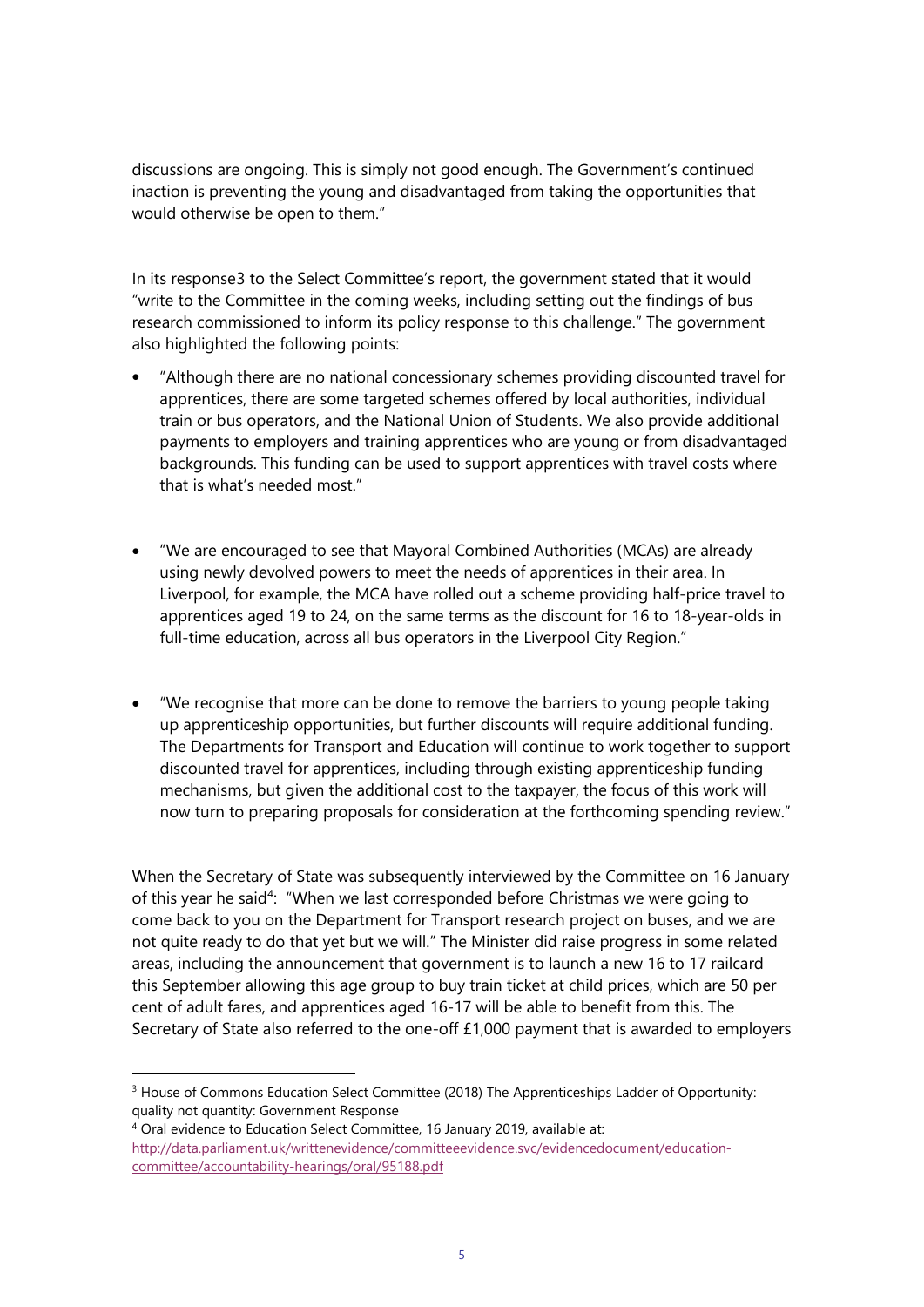taking on apprentices aged 16-17 and the £1,000 a month bursary for care leavers recruited to an apprenticeship, both of which employers can draw on to subsidise transport costs for these particular groups.

However, the Chair of the Education Select Committee queried this response, saying: "There is not a specific programme as set out in the manifesto of getting rid of transport costs for apprentices ….. This was a firm commitment in 2017, so what is the timeline?" He also highlighted that the forthcoming 16-17 Railcard would only apply to a small proportion of apprentices. While the Secretary of State agreed that this was true, he contended that these recent initiatives could still potentially contribute to reduced transport costs for apprentices. Additionally, the Minister of State for Apprenticeships and Skills referred to research done by Department for Transport on options for concessionary schemes and mentioned that solutions are being explored<sup>[5](#page-5-0)</sup> and lately the Department for Education and the Department for Transport have announced they are preparing a joint proposal for discounted public transport for apprentices<sup>[6](#page-5-1)</sup>.

## **Research findings**

This section summarises recent research on the financial barriers facing many apprentices and, in particular, how transport costs are a major contributory factor on this front. Access to high-quality apprenticeships is, in many circumstances, an opportunity for young people to achieve a long-term career with good job prospects. But for the many the reality is very different, and they face many barriers and challenges that have previously blighted their opportunities and achievements in their earlier experiences of education and training.

The recent annual review by the Social Mobility Commissio[n7](#page-5-2) highlights some of the key research findings about the barriers that disadvantaged young people encounter when taking up an apprenticeship and how this reduces social mobility.

### **Apprentices and social mobility**

The commission highlights that a key challenge is that many disadvantaged young people are trapped in the lower-level apprenticeship route (i.e. Level 2). It highlights research showing "that just 25 per cent of Level 2 apprentices, who are disproportionately made up of disadvantaged students, go on to complete a Level 3 apprenticeship." While some of this

<span id="page-5-0"></span><sup>5</sup> Letter published by Education Select Committee [http://data.parliament.uk/writtenevidence/committeeevidence.svc/evidencedocument/education](http://data.parliament.uk/writtenevidence/committeeevidence.svc/evidencedocument/education-committee/school-and-college-funding/written/102007.pdf)[committee/school-and-college-funding/written/102007.pdf](http://data.parliament.uk/writtenevidence/committeeevidence.svc/evidencedocument/education-committee/school-and-college-funding/written/102007.pdf)

<span id="page-5-1"></span><sup>6</sup> Response to a written parliamentary question [www.parliament.uk/business/publications/written](http://www.parliament.uk/business/publications/written-questions-answers-statements/written-question/Commons/2019-07-22/280469/)[questions-answers-statements/written-question/Commons/2019-07-22/280469/](http://www.parliament.uk/business/publications/written-questions-answers-statements/written-question/Commons/2019-07-22/280469/)

<span id="page-5-2"></span><sup>&</sup>lt;sup>7</sup> Social Mobility Commission (2019) State of the Nation 2018-19: social mobility in Great Britain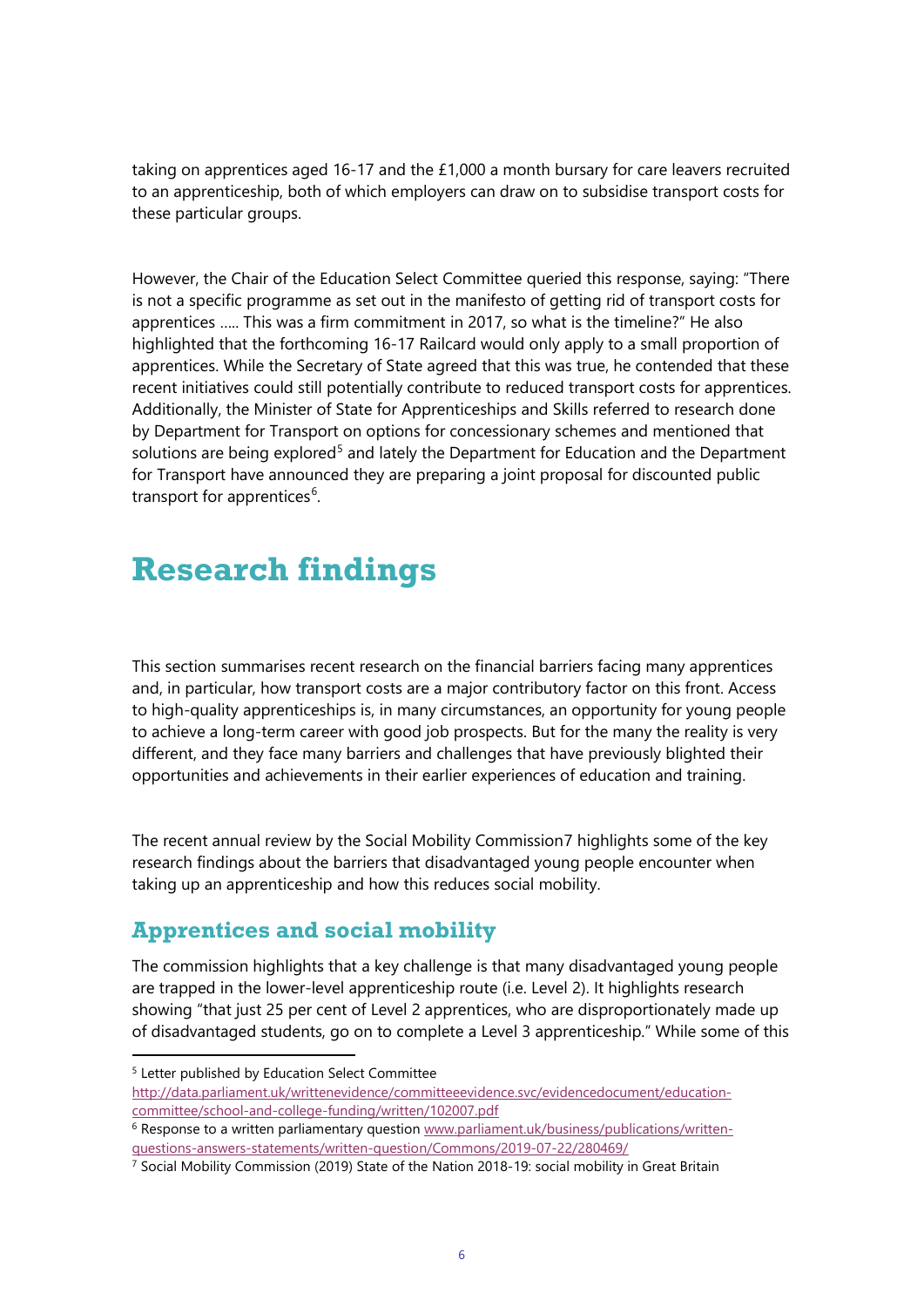may be down to "learner choice", the commission concludes there "is also possibly a factor of institutional and cultural barriers prohibiting progression." This includes lack of a clear route from Level 2 to Level 3, poor careers advice for disadvantaged young people, and "a general lack of support to circumvent high rates of dropouts among apprentices."

The commission refers to recent policy papers showing that the apprenticeship levy is fuelling a growth in higher level apprenticeships and that this is reducing the number of opportunities at Levels 2 and 3, which are important entry routes for many disadvantaged young people. At the same time the commission's analysis shows that the "current socioeconomic mix for higher level apprenticeships is approximately the same as in higher education training".

The commission also highlights research showing that long-term wage gains for apprentices is much less for disadvantaged groups and that there are a number of possible drivers for this. Wage gains are understandably much lower for apprentices who drop out (between one third and 45 per cent of apprenticeship starts do not complete). DfE research<sup>[8](#page-6-0)</sup> shows that "non-completion is more prevalent among those on lower levels of learning and among those who held lower level of qualification prior to starting their learning." According to this research, other groups likely to not complete their apprenticeship include: disabled people, residents living in deprived areas, and those on lower incomes.

Other worrying trends that limit social mobility include "the clustering of disadvantaged students at lower level of apprenticeships …. as well as a clustering of disadvantaged students in certain courses". The report refers to research showing that those apprenticeships which returned the highest wage progression – including engineering, construction and ICT - have the lowest proportions of disadvantaged students. Occupational segregation is a major problem in the apprenticeship programme. Research shows that young women, BME apprentices, disabled apprentices and other groups facing disadvantage are much less likely to access apprenticeships leading to well paid jobs over the longer term due to occupational segregation.

The commission calls on the government to "assess ways to improve progression of disadvantaged students beyond Level 2, including reviewing whether prior qualifications and other course requirements create barriers to entry and progression for disadvantaged students."

#### **The wider poverty trap**

A wide range of research has highlighted that cost of transport is a major financial barrier for apprentices and that in many instances this combines with low wages to create an

<span id="page-6-0"></span><sup>8</sup> Thornton, A. et al (2018) Learners and Apprentices Survey 2018, DfE Research Report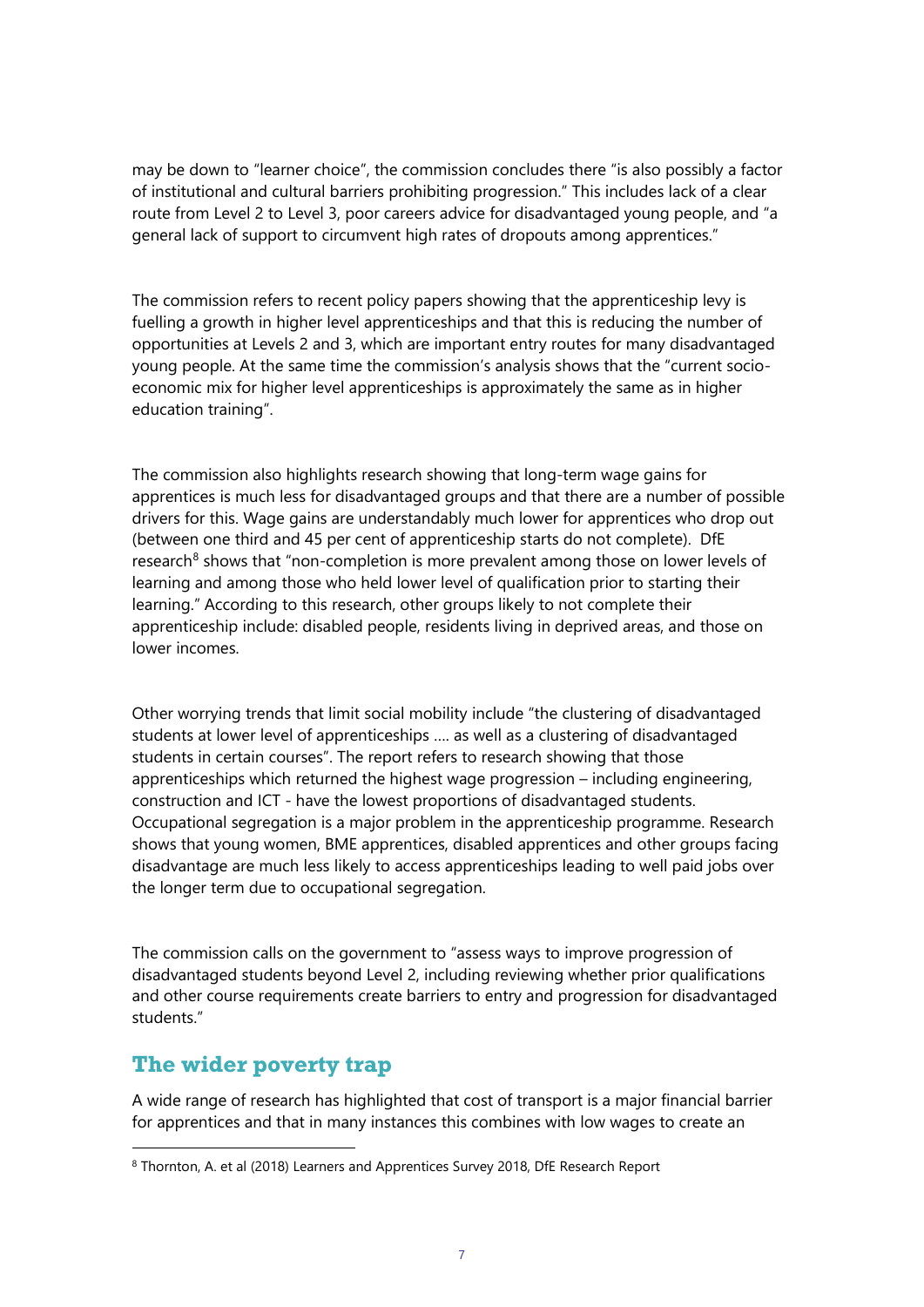unacceptable poverty trap. Too often this results in young people being unable to accept a position they are keen on, or they do begin their training but are then forced to drop out before they complete their apprenticeship, with financial pressures playing a key role.

The national minimum wage (NMW) rate for apprentices is currently £3.90 an hour for all those aged under 19 and those aged 19+ who are in the first year of their apprenticeship (NMW age-related rates then apply as with all other employees). The government's official apprenticeship pay survey shows that many get paid even less than this – nearly a fifth (18 per cent) do not get paid the NMW rate that they are due. In some occupations a shockingly high proportion do not get the legal minimum, for example, 44 per cent in hairdressing.

In addition to tightening up enforcement of the apprenticeship NMW, the TUC has called on the government, as a minimum, to immediately raise it to the level of the young workers rate (currently £4.35). It has also called for a realignment of the young workers rate in order to "narrow the gap between adults and younger workers as quickly as can be sustained" and for all 21-24-year-olds to be paid the full NMW rate (including the "national living wage" supplement). Reforms along these lines would go some way to tackling the poverty trap many apprentices are caught up in.

For many, the combination of low pay rates and various working expenses makes an apprenticeship either impossible or a financial nightmare. One research study shows that 40 per cent of apprentices are spending more money on undertaking an apprenticeship programme – including outlays for extras such as work clothes, travel and childcare – than they get paid.<sup>[9](#page-7-0)</sup> There is also evidence of other poor employment practices affecting too many apprentices. For example, Ofsted inspections of apprenticeship providers has highlighted that some apprentices are not in employment (which government regulations do not allow) and that others are working on zero-hours contracts (which is allowed by the regulations but clearly open to exploitation).<sup>[10](#page-7-1)</sup>

### **TUC policy reform proposals for apprenticeships**

The TUC has proposed a number of policy reforms to tackle the barriers to social mobility and the poverty trap highlighted above. In addition to the NMW policy measures referred to, we continue to press for reform in the following key areas:

The TUC is calling for a new "right to progress" for apprentices to prevent them being trapped at Level 2. This new right would entitle anyone undertaking a Level 2

<span id="page-7-0"></span><sup>9</sup> See TES report, at [www.tes.com/news/further-education/breaking-news/four-10-apprentices-pay-more](http://www.tes.com/news/further-education/breaking-news/four-10-apprentices-pay-more-their-course-they-earn-salary)[their-course-they-earn-salary](http://www.tes.com/news/further-education/breaking-news/four-10-apprentices-pay-more-their-course-they-earn-salary)

<span id="page-7-1"></span><sup>&</sup>lt;sup>10</sup> Ofsted (2017) The Annual Report of Her Majesty's Chief Inspector of Education, Children's Services and Skills 2016/17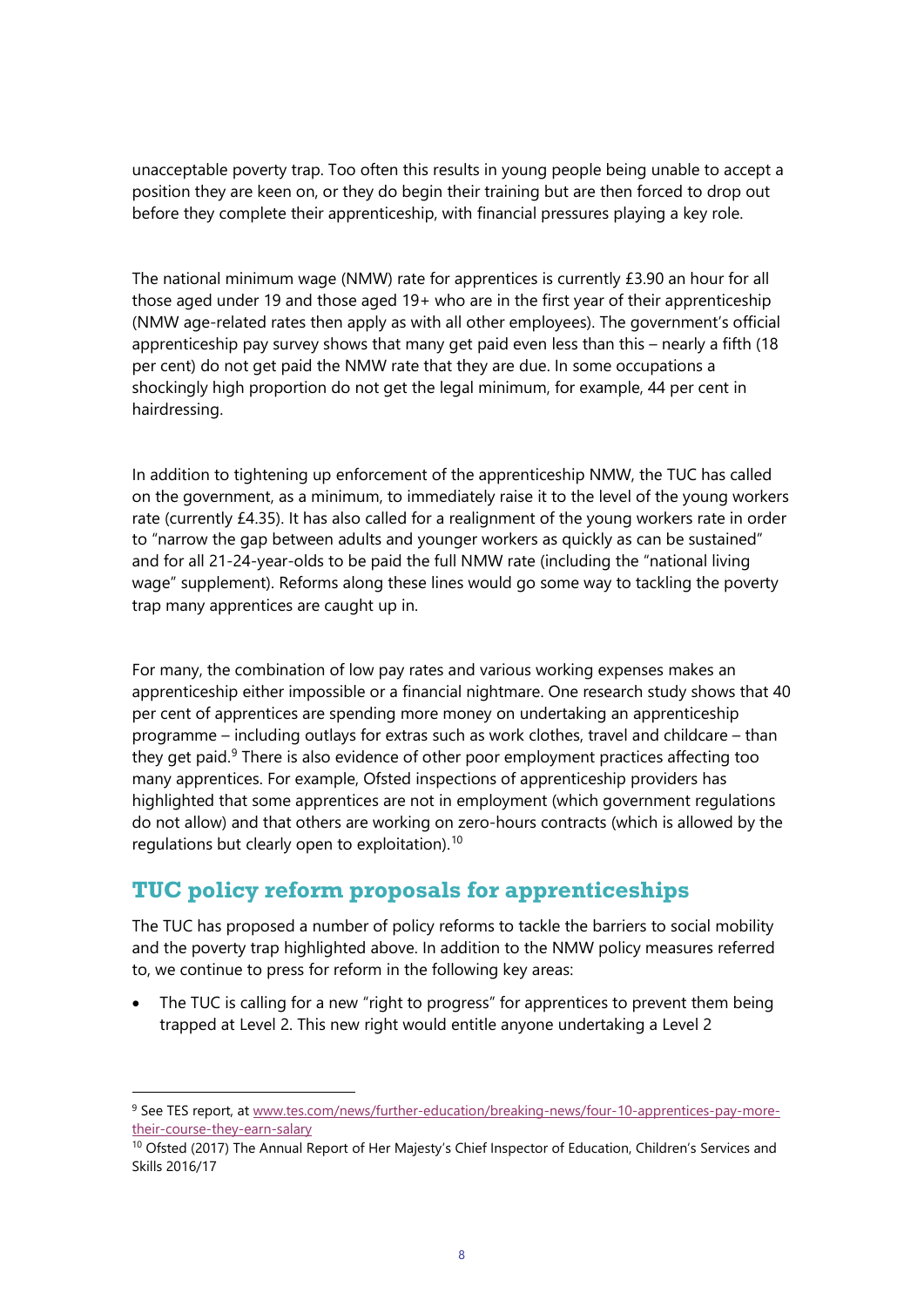apprenticeship to progress to a full Level 3 apprenticeship once they achieve the Level 2.

- The TUC is concerned about the quality and duration of much apprenticeship training. To tackle this, government needs to instigate stricter enforcement of training standards, especially the ruling that all apprentices should have 20 per cent time off for off-the-job training as the training regulations require.
- The remit of Institute for Apprenticeships and Technical Education should be reformed to cover equality and diversity with a requirement that it should publish an annual equality and diversity plan, which sets out the key steps that should be taken to widen access to apprenticeships for under-represented groups and to combat high levels of occupational segregation
- The TUC is calling for a range of flexibilities to the apprenticeship levy, including allowing employers to use some of their levy contributions to fund innovative preapprenticeship programmes to support transition to a full apprenticeship, especially for disadvantaged groups
- In line with "social partnership" arrangements in most other countries, government should give unions a strategic voice on apprenticeship standards and related matters. This should include positions for unions on the board of the Institute for Apprenticeships, which is currently dominated by employer representatives.

### **The travel costs barrier – research and campaigning**

#### **National Union of Students (NUS)**

For some time NUS has been campaigning extensively about the barriers that apprentices and students face when it comes to transport costs. NUS has recently drawn together much of its analysis and recommendations on this issue through the work of the NUS Poverty Commission, which published a landmark report<sup>[11](#page-8-0)</sup> in April 2018. The TUC was a member of the Commission and also submitted evidence to inform its work. One of the key recommendations in the TUC evidence called for the "development of a national discounted public transport card for all post-16 students and apprentices" that would draw on the best aspects of existing good quality discount schemes.

The NUS Poverty Commission report, Class Dismissed, includes detailed findings about the impact of transport costs on apprentices and students. For example, it highlights that it

<span id="page-8-0"></span><sup>11</sup> NUS (2018) Class Dismissed: getting in and getting on in further and higher education. Report of the NUS Poverty Commission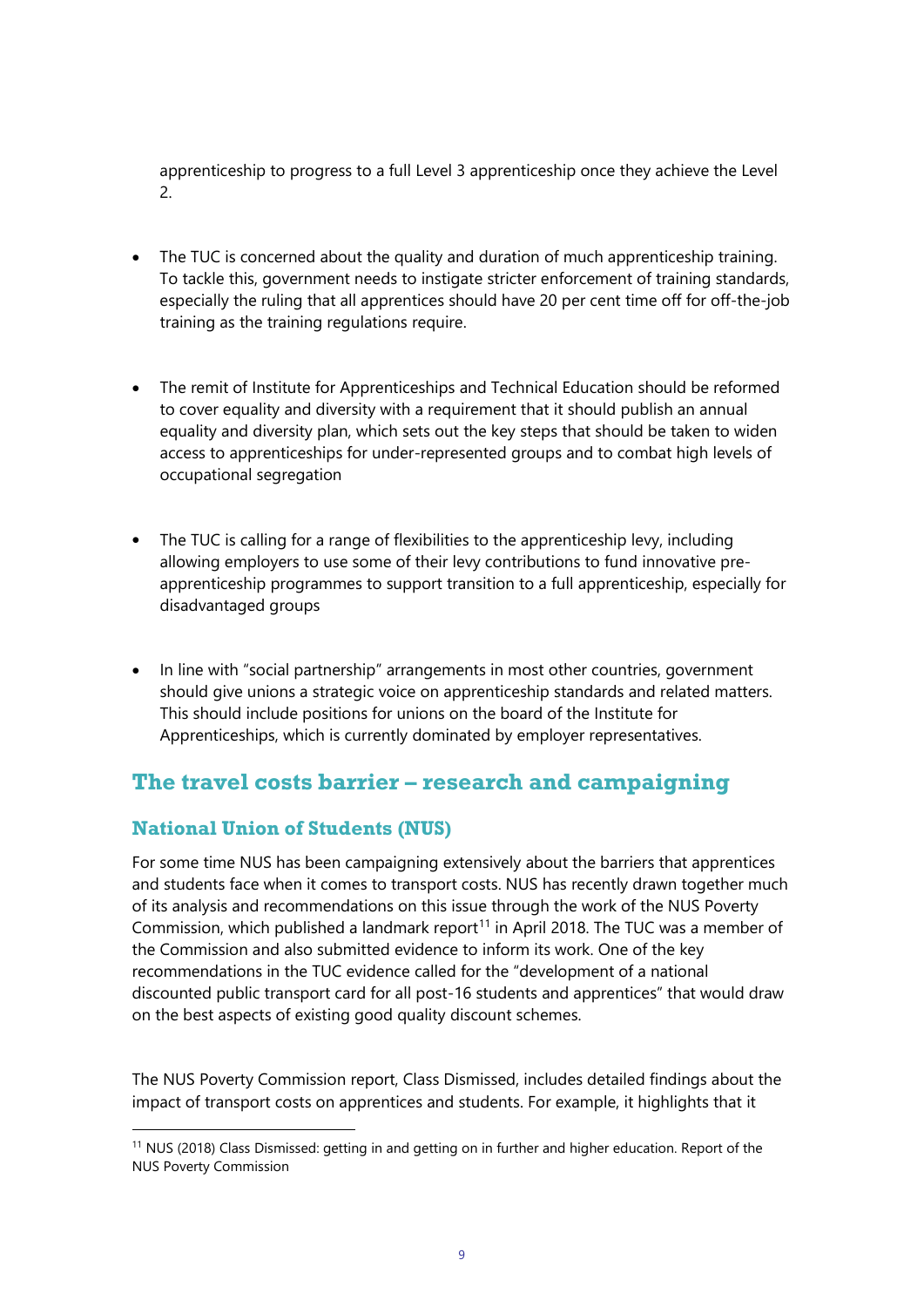"was the most commonly cited problematic area of expenditure in the evidence submitted to the Poverty Commission." It also concluded that "almost all respondents who identified transport costs as a barrier for working class students recommended that the government should provide free or heavily subsidised public transport for students and apprentices in order to attend their place of learning or training."

The NUS #MyFEJourney campaign led by Emily Chapman (NUS Vice President FE) has drawn on individual feedback from apprentice and students about the impact of transport costs. Last May the NUS made a commitment that over the coming 12 months "#MyFEJourney will be the campaign to make this government keep its promise to apprentices".<sup>[12](#page-9-0)</sup> The campaign has consistently highlighted this policy failure and drawn on the "#MyFEJourney survey<sup>[13](#page-9-1)</sup> of 1,000 young people, a third of whom were apprentices. A key finding from the survey is that apprentices are excluded from many existing discount schemes. It shows "that there is currently a gap in the offering, where many local councils will offer discounts to those aged up to 18, and those in full-time education, but this does not cover apprenticeships [our emphasis]".

NUS has also highlighted that whilst apprentices can use the railcards for young people to reduce their travel costs in certain circumstances, this is generally not the case during peak commuting times when most apprentices will be travelling to their place of work. It has therefore called for the peak time minimum fare cap to be lifted from the rail card usage conditions to allow it to provide a discount to apprentices travelling during normal commuting periods.

In the long-term NUS has said that it would also "like to see free bus and tram travel, if not all travel, extended to all 16-19-year-olds, enabling young people to access further study, training or work without a financial barrier."

#### **Education Select Committee's findings**

As highlighted in section 2 of this report, the Education Select Committee has been lobbying government ministers for the last two years to deliver on the policy commitment to provide discounted travel to all apprentices. Like the NUS and other stakeholders, the committee has pointed out that travel costs for apprentices in rural areas can be even more acute because public transport can be inconvenient and unreliable when it is available at all, and car ownership is beyond the means of most apprentices. It has also highlighted that in some circumstances "investing in a season ticket may not be possible when an apprentice's employer and training provider are far apart".

<span id="page-9-0"></span><sup>&</sup>lt;sup>12</sup> NUS Press Release (21 May 2018), Getting There is Half the Fun - where next on #myFEjourney?

<span id="page-9-1"></span><sup>13</sup> Available at: [www.nusconnect.org.uk/resources/myfejourney-survey-briefing](http://www.nusconnect.org.uk/resources/myfejourney-survey-briefing)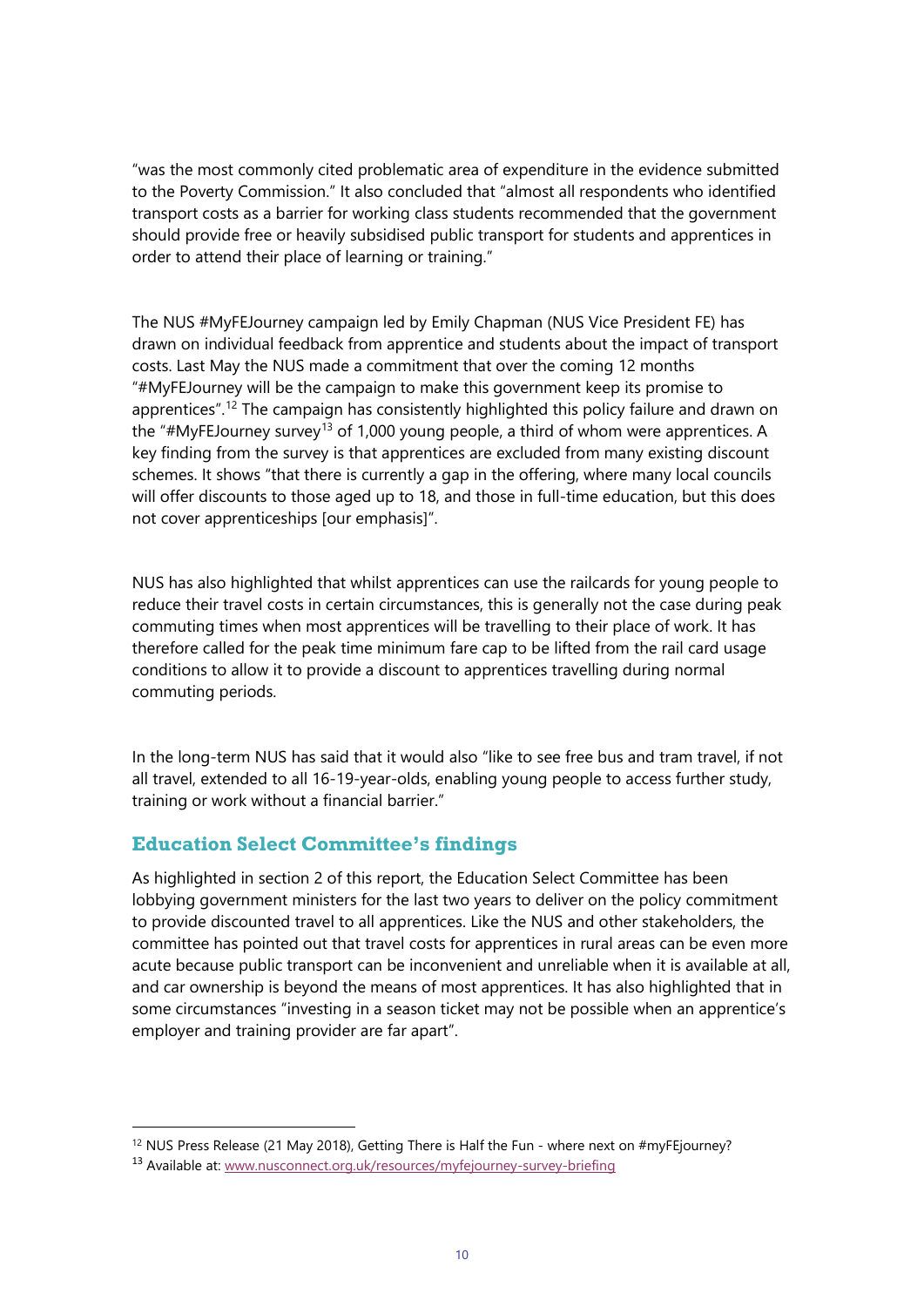Evidence submitted to the committee's recent inquiry on apprenticeships suggested a range of potential solutions, including "allowing employers to use levy funds to help disadvantaged apprentices with such costs" and the fact that "local authorities can mandate discretionary fares for apprentices." However, the government is not currently willing to support such flexibilities to the apprenticeship levy and the reality is that only some local authorities and Combined Authorities are taking a proactive approach on providing discounted travel to all apprentices (see following section for more details).

#### **Research by the Skills Commission**

Another body that engages closely with Parliament – the Skills Commission – has produced a report<sup>[14](#page-10-0)</sup> of an inquiry it held into barriers to social mobility for apprentices, including travel costs. This inquiry also welcomed the government's commitment to develop a national apprenticeship travel discount entitlement but raised concerns that "as yet there is no indication of how or when this pledge will be implemented." The Commission's inquiry into barriers facing young people drew on the findings from focus groups with apprentices themselves and this highlighted the extent to which transport costs limited opportunities on a number of fronts.

A key conclusion of the commission's inquiry was that travel costs not only limit take-up and completion of apprenticeships. Important as that is, the barrier also means that lowincome groups cannot afford to apply for apprenticeships outside a very circumscribed local area because of travel costs and/or limited public transport. Apprentices from Doncaster involved in a focus group organised for the inquiry, said the following:

"I think transport's key, if you have transport then you look…with just public transport we were kind of restricted to the area… there is quite a lot, but it does restrict you. It's not the best pay either so it's expensive to travel far…It can be like £20 a week to get to work and that's quite a lot out of your wage, nearly a fifth out of your wage already."

As well as calling for urgent action by government to deliver on the universal travel discount, the inquiry highlighted the inequitable treatment of apprentices compared with FE/HE students in many existing public transport discount schemes across the country. While full-time FE/HE students are often entitled to discounts, this is not the case with apprentices, including those aged 16-18 who are now mandated to be in full-time education or work-based training. The inquiry concluded that "it seems illogical to the Commission" that young apprentices are not entitled to these student discounts on a similar basis, especially in light of the very low wages that are paid to many apprentices". The Commission recommended that "the government should urgently introduce subsidised travel for apprentices, bringing discounts in line with those in full-time education."

<span id="page-10-0"></span><sup>&</sup>lt;sup>14</sup> Skills Commission (2017) Spotlight on Apprenticeships and Social Mobility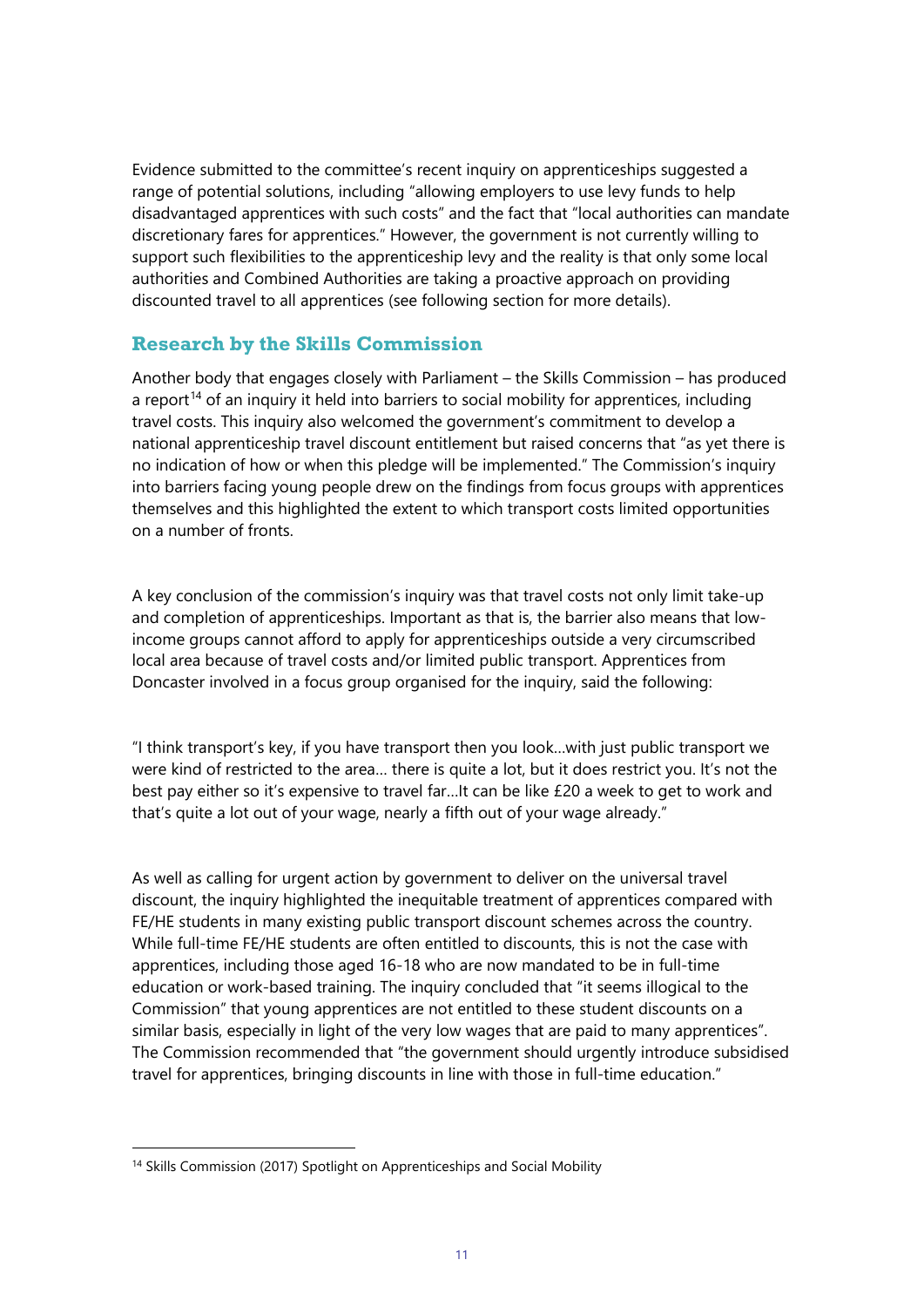# **A national scheme – drawing on best practice**

All Metro Mayors now have greater powers to develop apprenticeship discount travel schemes for bus journeys because of additional powers over bus services granted to Mayoral Combined Authorities through the Bus Services Act. Below we set out some examples of where MCAs have been taking advantage of these new powers and we also highlight how the Greater London Authority has used its long-standing regulatory role on transport across the capital to provide discounts for apprentices.

However, we also show that local authorities in England that do not have MCA status can also do much to provide discounted travel arrangements for apprentices. And we also highlight that where there is political will, the apprenticeship discount can be extended to other forms of public transport, in particular overland and underground rail travel. Based on the information that is available about existing discount schemes, we have highlighted a range of best practice options that can be drawn on to develop a national entitlement that the government could, and should, roll out as soon as possible.

#### **The Liverpool City Region scheme**

The apprentice transport discount initiative introduced by Liverpool City Region (LCR) in November of last year is a highly equitable and simple scheme which the TUC has positively welcomed. This Mayoral Combined Authority covers six local authorities – Halton, Knowsley, Liverpool, Sefton, St Helens and Wirral. The new Apprentice Travelcard entitles apprentices aged 19-24 to half-price travel on the same terms as the existing discount for 16 to 18 year-olds in full-time education or training. The discount applies to all bus operators in the Liverpool City Region and is a joint venture between LCR and the Bus Alliance (comprising Merseytravel, Stagecoach and Arriva). In July 2019 LCR announced that the Apprentice Travelcard also covers now rail travel. In effect this means that all apprentices in Liverpool City Region aged 16-24 are now entitled to half-price weekly and four-weekly bus passes and weekly and monthly season tickets for trains.

According to the Metro Mayor of Liverpool City Region, Steve Rotheram, the new travel discount scheme means that all apprentices aged 16-24 in the region will be able to save up to £420 per year if they utilise the discount fully and up to £680 a year on train travel. He said that "the cost of travel has been putting some young people off taking up apprenticeship opportunities, which is why I am so pleased that we have been able to introduce this discounted scheme." He also highlighted that "devolution gives us the opportunity to do things differently, to take greater control of our buses" and this has been a major factor in empowering the Mayor to be able to come to an agreement with the bus providers on the new apprenticeship discount.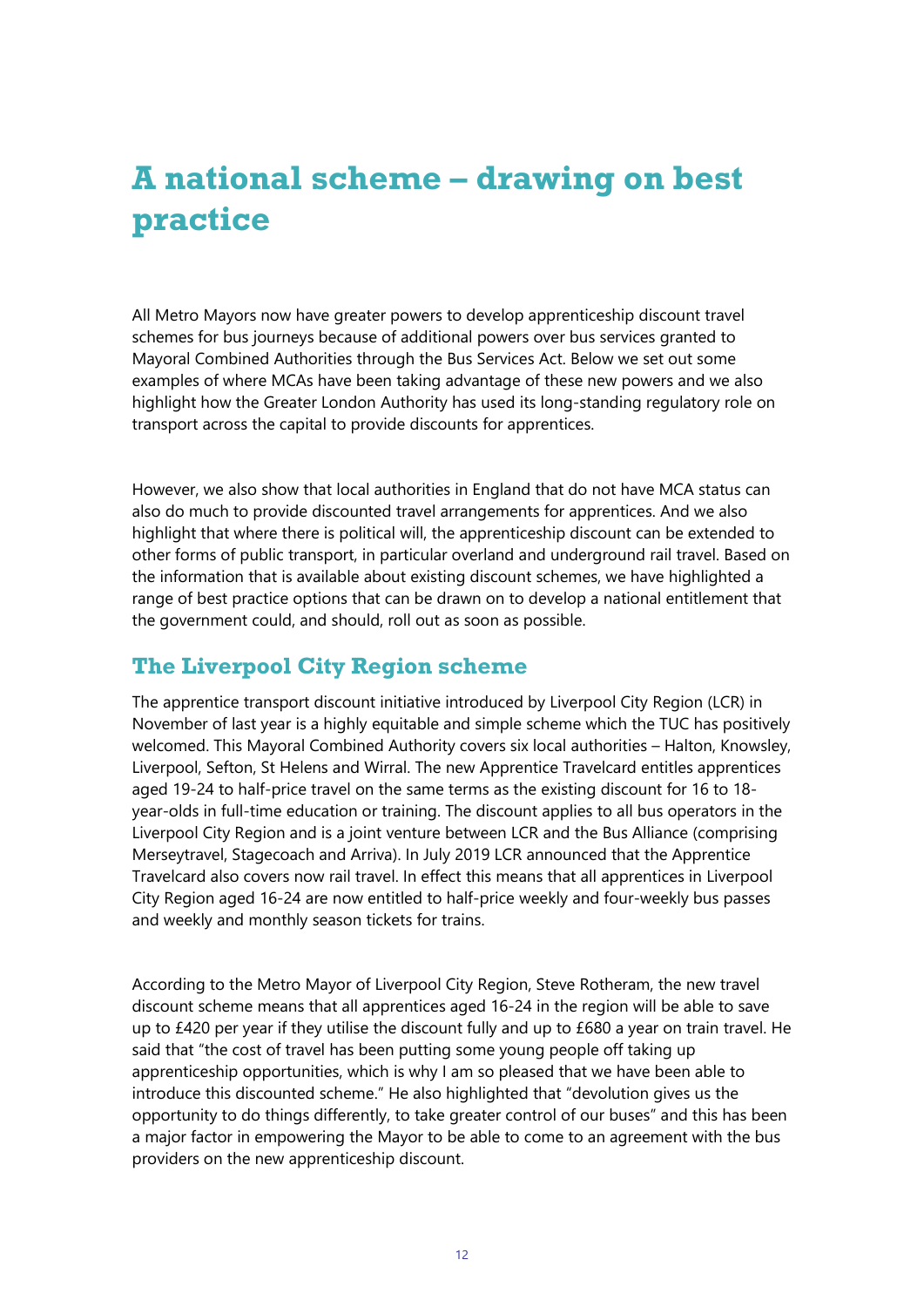### **The Greater London Authority scheme**

Greater London is one part of the country where an authority has retained full control of the public transport system and where deregulation has been largely kept at bay through the role of Transport for London (TfL). The remit of TfL is also very extensive as it has responsibility for most of the public transport system, including the London tube, buses, trams and some parts of the rail system. The automated Oyster card ticketing scheme (which can also be accessed via use of contactless bank cards) extends across all forms of public transport in London, including the commuter rail networks running into and throughout London.

The automated Oyster ticketing scheme enables the London Mayor, in partnership with TfL, to easily apply a range of discounts for particular groups, including apprentices and students. The Oyster card scheme has a number of discounts that apprentices have access to. For apprentices aged 16 and 17 there is the 16+ Zip Oyster card which provides 50 per cent off bus/tube journeys and most rail journeys. However, if you are aged 16 and 17 and resident in a London borough the 16+ Zip Oyster card provides completely free travel on buses and trams and 50 per cent off tube journeys and most rail journeys. For apprentices aged 16-17, this is the most generous discount scheme that we are aware of across England.

There is also an Oyster discount scheme offered to London apprentices aged 18 and over, but this is limited to the first year of the apprenticeship. If you are aged 18 and over, live in a London borough and are in your first year of an apprenticeship, you can get discounted travel with an Apprentice Oyster photocard. This allows you to get a 30 per cent discount on travelcards and season tickets covering all modes of transport in the capital. However, in the second and subsequent years of the apprenticeship individuals have to pay full adult fares on all public transport, unlike full-time FE/HE students who have an entitlement to this discount for the duration of their course.

If you have a national young person's railcard, you can also ask TfL to load this onto your Oyster card and this gives you a 34 per cent discount on off-peak pay as you go fares and off-peak daily fare caps on most forms of public transport in the capital.

### **Other innovative approaches**

Some other Combined Authorities and local authorities are also developing a range of discount schemes for apprentices, including the following examples:

• Greater Manchester Combined Authority and Transport for Greater Manchester are offering apprentices within the first 6 months of their apprenticeship a range of benefits, including: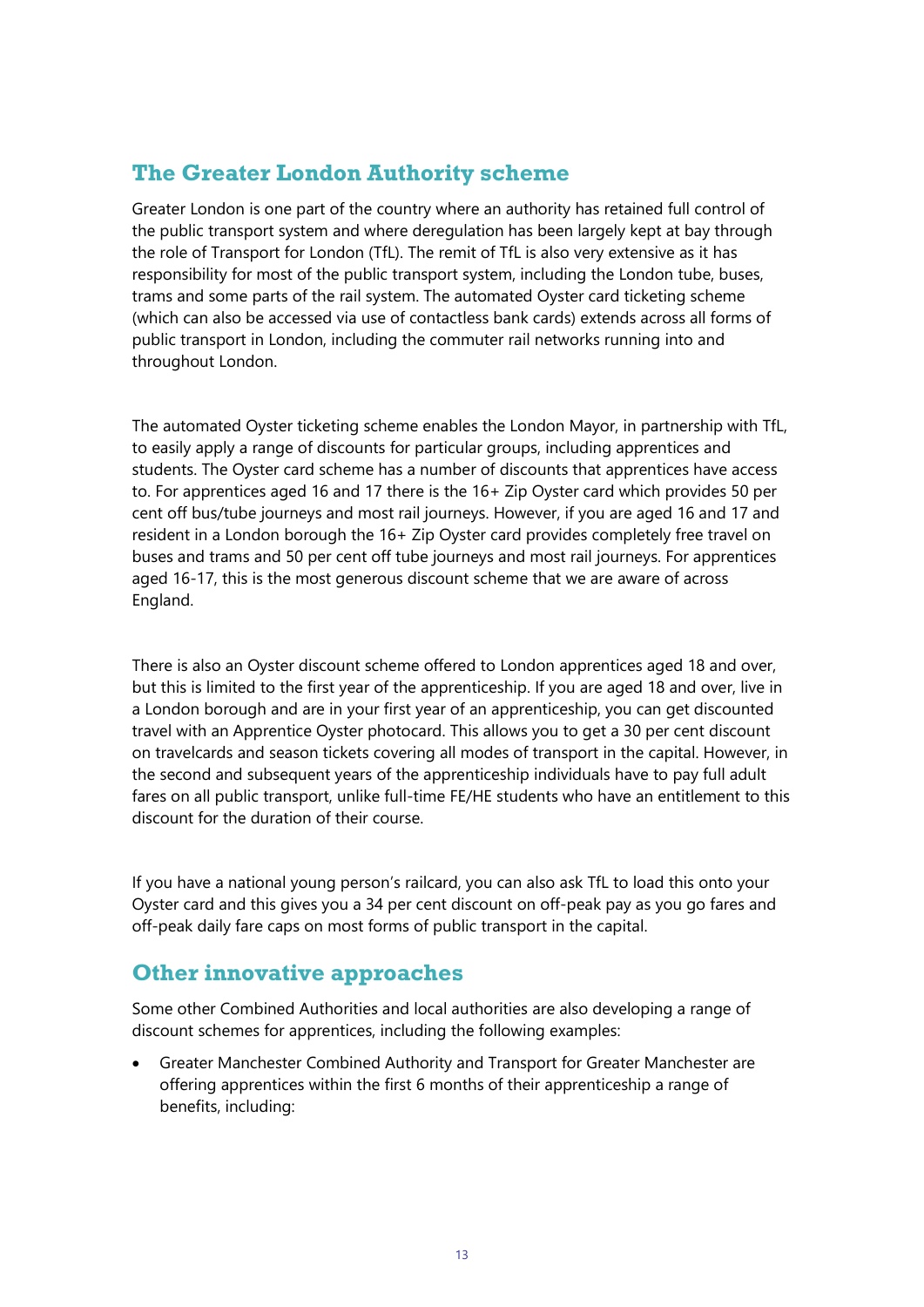- Completely free bus travel for 4 weeks (£120 saving) followed by a sliding-scale discount for subsequent three 4-week periods which respectively provide savings of £95, £70 and £45
- If an apprentice would prefer to cycle and doesn't have a bike, they can take up an offer of a refurbished bike which has been fully repaired and checked along with a free helmet, lock, hi-vis jacket, lights (and access to free cycle safety training if required). After 3 months apprentices are able to keep the bike and accessories for ever
- Access to a free electronic Personalised Travel Plan setting out the best routes for journeys by public transport, cycling or walking
- Greater Manchester will shortly be introducing a new scheme Our Pass providing completely free bus travel to all young people aged 16-18 that will offer annual savings in excess of £500.
- West Midlands Combined Authority and Transport for West Midlands are offering apprentices aged 16-18:
	- The equivalent travel discount that was previously only available to school and college students. The 16-18 photocard is now available to everyone in this age group regardless of their educational/employment status and it allows them to continue to buy child single, return and season tickets for the bus, train and tram (and thereby saving up to 50 per cent)
	- The photocard is free to order and it is Swift-enabled, meaning there is no need for a paper ticket
- Since November 2015 half-fare bus and train travel was extended to all 16-18-year-olds living in West Yorkshire Combined Authority. The change was part of plans by the Combined Authority to increase young people's access to apprenticeships and training.
- Gloucestershire County Council offers an apprenticeship travel discount scheme called Thinksmart. If you are a resident of Gloucestershire, employed in a Gloucestershire apprenticeship and are aged 16-24, you can apply for a Thinksmart bus pass for journeys to and from your workplace/college. The bus pass allows the apprentice to travel free of charge for up to 100 journeys on local bus services in Gloucestershire over the period of their apprenticeship.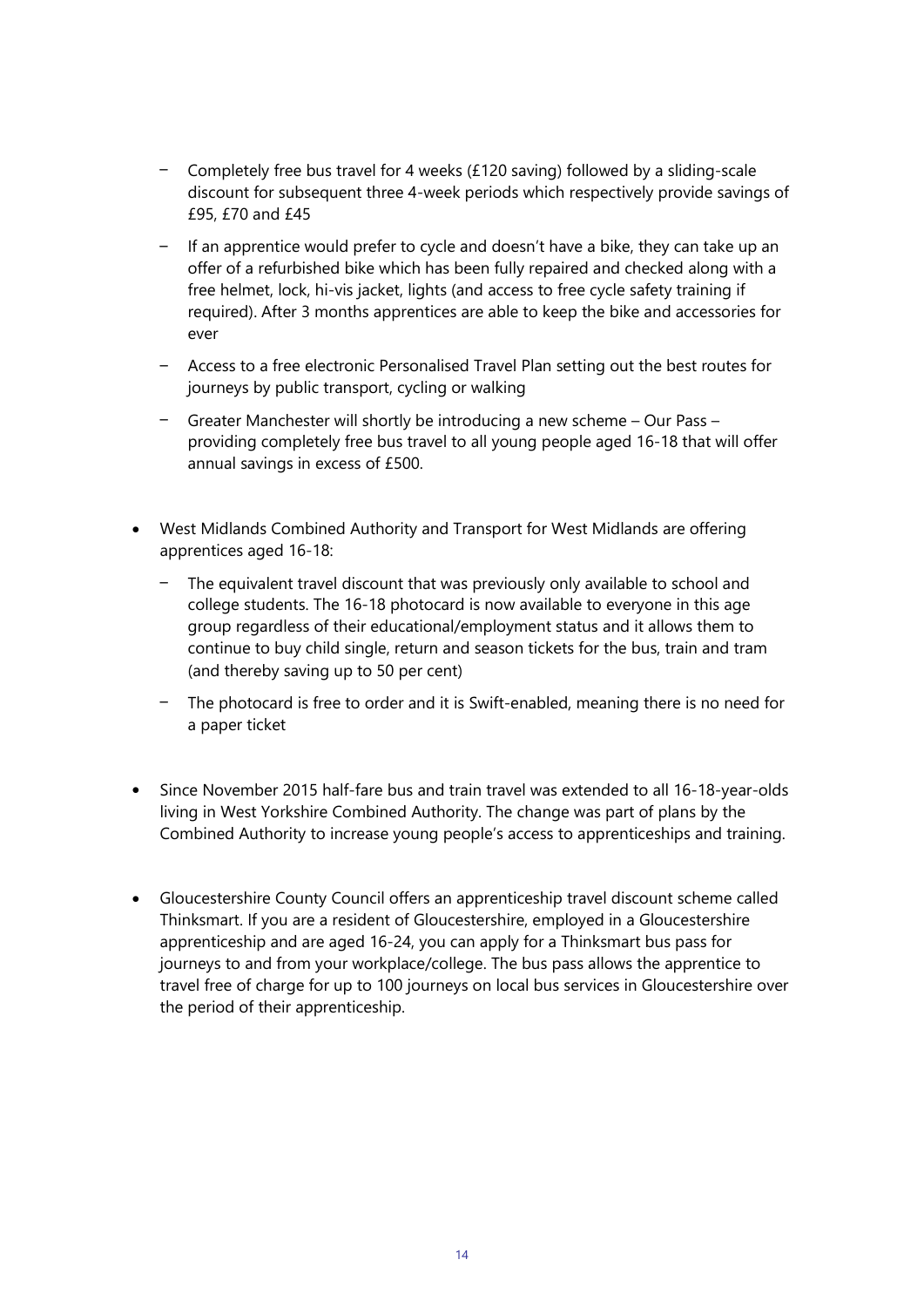# **Principles for a national discount entitlement?**

The above discount schemes include a range of best practice options that can be drawn on to develop a national entitlement that the government could roll out, including the following:

- All apprentices should be entitled to the same public transport discounts that are made available to school pupils and students attending sixth form/FE colleges and universities in a local area (e.g. along the lines of the Liverpool City Region scheme)
- Young apprentices aged 16-17 are a special case they are mandated to be in education or training and employers can pay them the apprenticeship minimum wage of £3.90 an hour while they are this age. There is a strong case for boosting the travel discount for apprentices in this age groups (e.g. along the lines of the GLA scheme, which offers completely free travel on buses and trams and 50 per cent off tube journeys and most rail journeys for apprentices in this age group who are resident in London)
- Apprentices aged 18-24 are too often not offered any discount or a much more limited offer in localities that are currently providing some form of discount (with the exception of the scheme offered in Liverpool City Region). Many apprentices in this age group are on low wages (e.g. they can be paid £3.90 an hour in the first year of their apprenticeship) and they should as a minimum be entitled to the same discount as local FE/HE students
- Many existing discount schemes only apply to bus travel and this discriminates against apprentices who are obliged to use train travel to commute to their place of work. Apprenticeship discount schemes should extend to tube/train transport (e.g. as in the GLA scheme and the West Midlands and West Yorkshire schemes). In addition, peak time minimum fare caps should be lifted from the rail card usage conditions to allow it to provide a discount to apprentices travelling during normal commuting periods.
- The option of cycling should an element of any apprenticeship travel discount scheme along the lines of the "cycle offer" that is currently provided by the scheme in Greater Manchester.